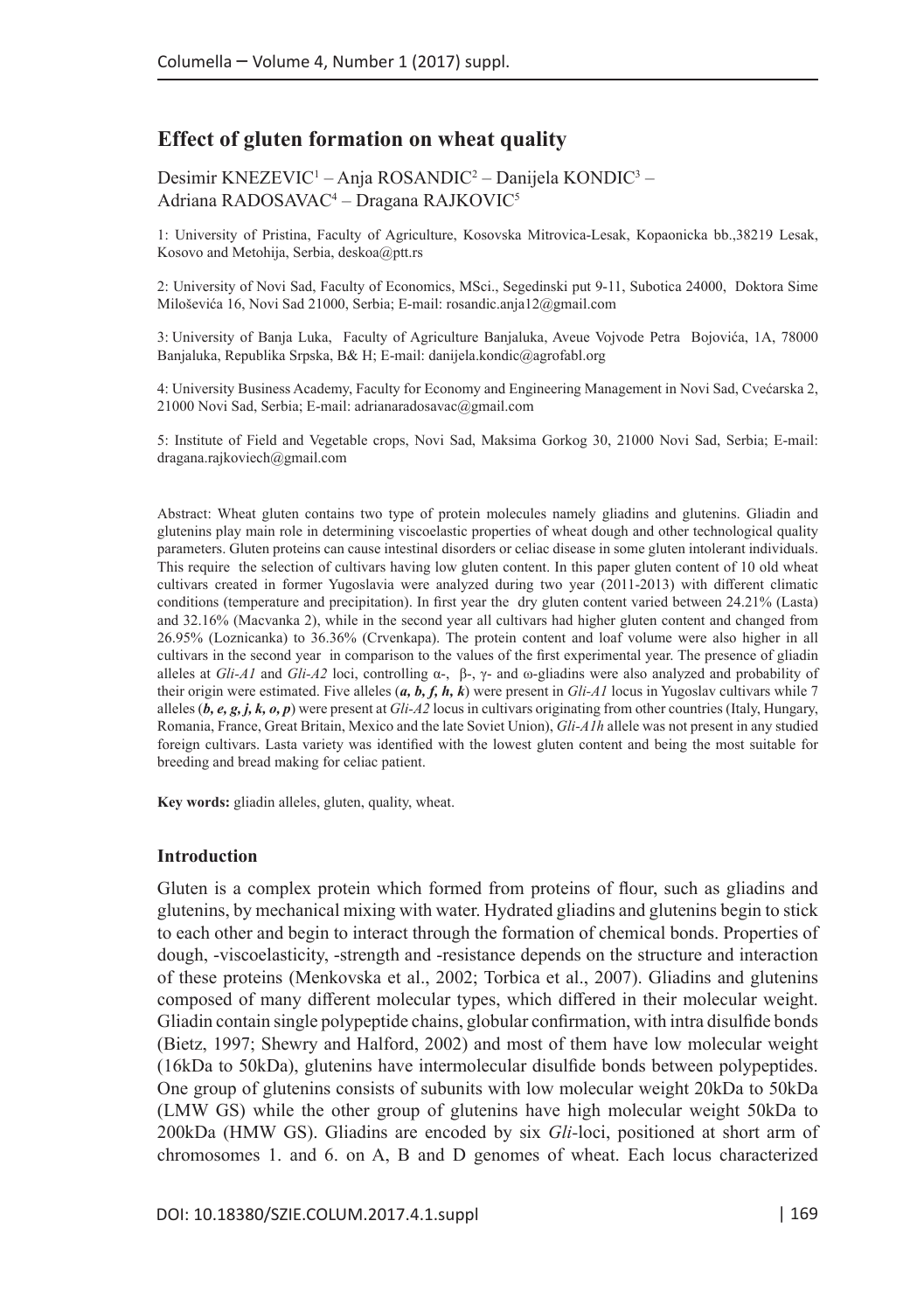multiple alleles (Metakovsky et al., 1991). Gliadin proteins are similar, -considering their amino acid sequence and molecular weight and these proteins are rich in proline (~14%) and glutamine (~40%) Wrigley and Bietz (1988). Large number of gliadin and glutenin subunits were identified by electrophoretic separation (Bietz, 2002). In standard gel electrophoresis, the mobility of the proteins depend on the size and the charge (Waga and Zientarski, 2007).

Gliadins and glutenins are important for human nutrition. World Health Organization (WHO) recommends bread eating several times per day (WHO, 2003). However, wheat products which consist of gliadins and glutenins can cause, celiac toxicity and allergenicity as well (Matsuo et. al. 2008). Three illnesses are associated with gluten intake: food allergy is present in 0.2-0.5% of the population; celiac disease (CD) appear in both children and adults in various frequencies (Kagnoff,, 2007) and gluten sensitivity with frequency of 6% in USA but the tendency is increasing all over the world (Kasarda, 2013).

The aim of this paper was to identify the alleles at the *Gli-A1* and *Gli-A2* loci, encoding gliadins and to study the variability of quality traits, such as: gluten content, protein content and loaf volume obtained from flour of wheat cultivars and grown under different environmental condition.

# **Materials and methods**

Grain samples of 10 wheat cultivars (Bacvanka 1, Balkan, Baranjka, Crvenkapa, Dukat, Gruza, Krajinka, Lasta, Loznicanka and Macvanka 2) were analyzed for gliadin composition, especially focusing on proteins encoded by alleles at the *Gli-A1* and *Gli-A2* loci. Electrophoresis was carried out by Metakovsky et al. (1991). Gliadins were extracted with 70% ethanol from 30 single kernels. Gliadin extract (20*µl*) were loaded on the gel by micropipette. Polyacryl-amide gel was polymerized by 10*µl* 3% hydrogen peroxid. Gel electrophoresis was performed in 8.33% polyacrylamide for 2.5-3 hours, under constant voltage of 550 V and in 5*m*М aluminum lactate buffer at pH=3.1 (Novoselskaya *et al.,* 1983). After running electrophoresis, gels were removed and immersed in 300*ml* of fixative for 15 minutes, and stained in 0.05% ethanol solution of Coomassie Briliant Blue R-250 by adding 250*ml* 10% trichloroacetic acid (TCA). Staining was carried out during night. Next day. Gels were washed in water and photographed. Photographs were used for determination of gliadin alleles (Metakovsky, 1991).

# *Weather condition during growing seasons*

In the years of experiment temperature and the quantity of precipitation were different. The values in comparison with 10 year's average were also different (tab. 1). The average temperatures  $(8.13^{\circ}\text{C})$  of the first year was slightly lower than the 10 year's average  $(9.08\textdegree C)$ , while the average temperature  $(9.73\textdegree C)$  in the second year of the experiment (2012/13) was higher than in first year and the 10 yearr's average. In the first year (2011/12) the average amount of precipitation (474.7mm) was significantly lower than in the second year of experiment (611.5mm), and lower than the 10 year's average (543.8mm).

The amounts of precipitation was high and had suitable distribution from sowing to ripening time in the second year of the experiment. In the first year, precipitation was extremely low at the period of germination, while from December to ripening time the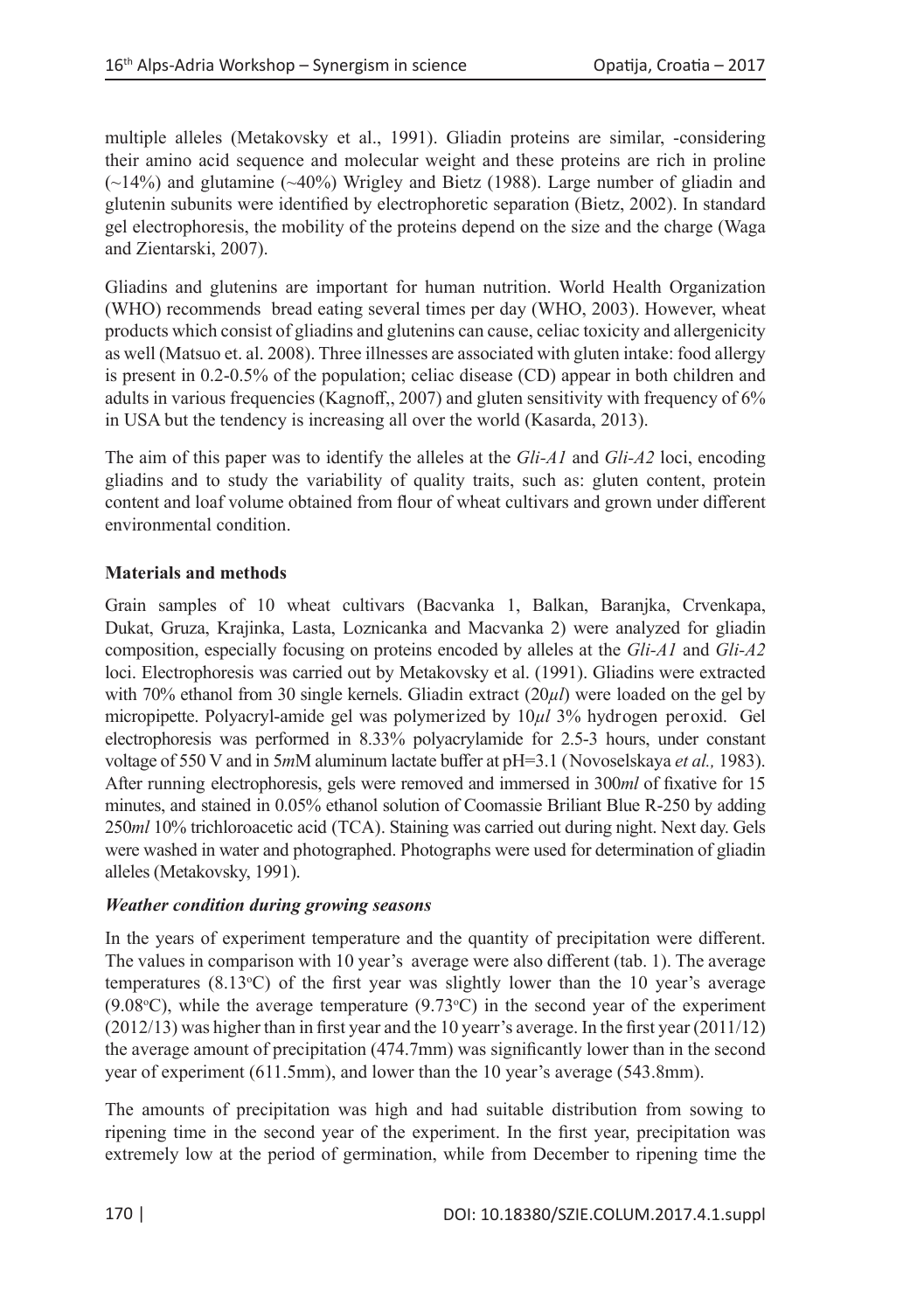distribution of precipitation was enough at each stage of plant development. Precipitation in June of the first year (17.8mm) was enough for seed maturity at the end of grain filling stage, however this quantity of precipitation was much lower than the 67.6mm in second year, the 74.4mm average precipitation in the last ten year.

| Month           |         | Temperature <sup>o</sup> C |           | Precipitation (mm) |         |           |  |
|-----------------|---------|----------------------------|-----------|--------------------|---------|-----------|--|
|                 | 2011/12 | 2012/13                    | 2001-2010 | 2011/12            | 2012/13 | 2001-2010 |  |
| October         | 10.4    | 13.7                       | 12.2      | 30.4               | 56.7    | 64.3      |  |
| <b>November</b> | 3.2     | 9.1                        | 7.0       | 1.7                | 11.1    | 57.4      |  |
| December        | 3.3     | 0.4                        | 2.0       | 63.7               | 97.6    | 48.5      |  |
| January         | $-0.1$  | 2.9                        | 0.9       | 107.1              | 62.4    | 42.8      |  |
| February        | $-4.2$  | 4.0                        | 2.4       | 54.9               | 84.3    | 44.7      |  |
| March           | 8.8     | 6.4                        | 7.6       | 24.5               | 102.0   | 52.5      |  |
| April           | 12.7    | 13.3                       | 12.0      | 69.1               | 41.2    | 66.6      |  |
| May             | 16.0    | 18.0                       | 17.2      | 105.5              | 70.8    | 74.9      |  |
| June            | 23.1    | 19.8                       | 20.4      | 17.8               | 85.4    | 92.2      |  |
| Average         | 8.13    | 9.73                       | 9.08      | 52.7               | 67.94   | 60.4      |  |
| Total           |         |                            |           | 474.7              | 611.5   | 543.8     |  |

*Table 1. Monthly and mean temperatures and monthly and cumulative precipitation*

### **Results and discussion**

# *Variation in gliadin alleles*.

The gliadin allele composition at the *Gli-A1* and *Gli-A2* loci and the quality traits of wheat showed differences among the analyzed wheat cultivars. Five different alleles were identified  $(a, b, f, h, k)$  at the *Gli-A1* locus and 7 alleles  $(b, e, g, j, k, o, p)$  at the *Gli-A2* locus. The frequency of the identified alleles was different. The *b* allele (40.0%) was the most frequent at the *Gli-A1* locus, while frequency of alleles *a, f* were 20% and the lowest frequency had alleles *h, k* with 10%. At the *Gli-A2* locus the most frequent allele was the *g* allele (40.0%), while frequency of allele *e* was 20.0% and frequency for alleles *b, k, o, p* was 10%. Krajinka cultivar was heterozygous at the *Gli-A2* locus, where two different alleles *Gli-A2g, Gli-A2j* (table 2). The established polymorphisms of *Gli-A1* and *Gli-A2* was in agreement with previous finding (Menkovska et al., 2002; Djukić et al., 2011; Knezevic et al., 2016a). The variation of gliadin alleles identified in this analysis indicated that there is a lagre gene-pool which could be useed in breeding programmes to transfer superior genes to other varieties in order to improve the protein composition. The high frequency of the similar alleles is coming from the frequent use of parental genotypes carrying the sam protein alleles. Other reason could be the use of selection method based on phenotypic characters, that might also lead to high allele frequency of certain protein alleles (Knezevic et al.2016a).

The alleles identified at the *Gli-A1* locus were mainly  $\gamma$ -gliadins, but there were smaller number of β- and ω-gliadins as well. Alleles at the *Gli-2* locus encodes mainly α-gliadins components and smaller number of β-gliadins.

# *Grain protein content*.

The protein is the main compositional quality trait of the grain. In this study, the grain protein content varied from 10.40% (Lasta) to 13.50% (Crvenkapa) in the first year of investigation. In the second year of investigation grain protein content varied from 12.10% (Lasta) to 14.50% (Crvenkapa). Generally the protein content of all varieties were higher in the second year than in the first year of research (table 2).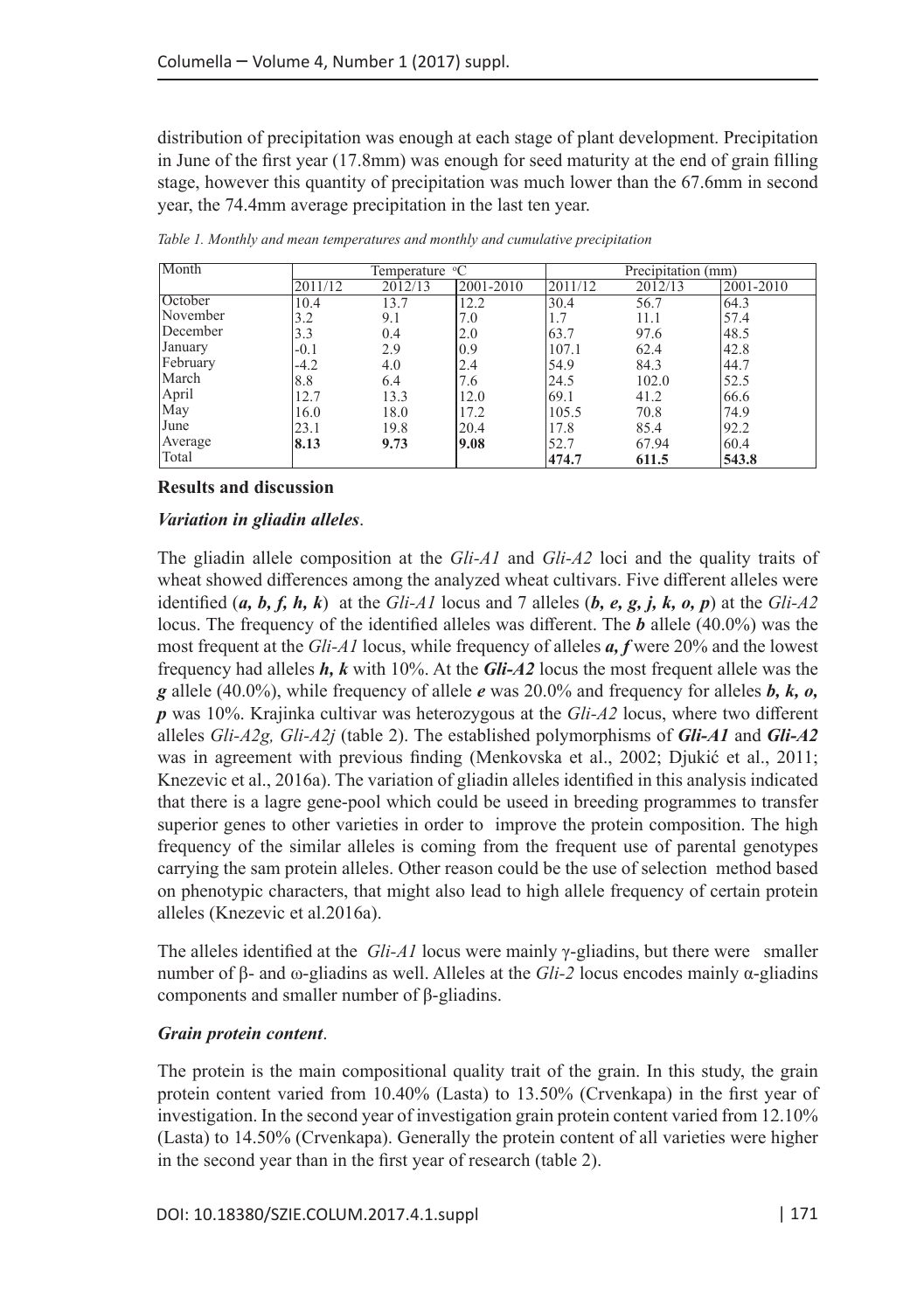The gentic control of the protein content is very complex, and it, also, depends on the environmental factors. The protein content is genetically determined. Althogh the environment/year can influence it, but the order of the variaties will be very similar in each year (Jolánkai et al, 2008; Johansson et al., 2008; Knezevic et al., 2016b). The pre- and post-anthesis N application, the temperature and the timings, the post-anthesis temperature, the regime of watering all have strong influence on the accumulation of the protein content (Martre et al., 2006; Godfrey et al., 2010).

Protein content and protein quality are highly associated with the baking quality and positively correlated with wet gluten content, farinogrph dough stability and bread loaf volume (Menkovska et al. 2002).

|            | Gli alleles |                | Dry gluten $\%$ |         | Grain protein content % |         | Loaf volume $(ml)$ |         |
|------------|-------------|----------------|-----------------|---------|-------------------------|---------|--------------------|---------|
|            | Al          | A2             | 2011/12         | 2012/13 | 2011/12                 | 2012/13 | 2011/12            | 2012/13 |
| Bacvanka 1 | a           | b              | 28.22           | 32.44   | 11.60                   | 13.20   | 440                | 480     |
| Balkan     |             | g              | 30.46           | 34.42   | 13.40                   | 14.60   | 450                | 500     |
| Baranika   | b           | e              | 26.89           | 32.28   | 12.80                   | 13.40   | 420                | 450     |
| Crvenkapa  | k           | $\mathbf{g}$   | 31.12           | 36.36   | 13.50                   | 14.50   | 520                | 540     |
| Dukat      |             | $\mathbf{o}$   | 24.52           | 29.10   | 11.20                   | 12.30   | 340                | 390     |
| Gruza      | b           | k              | 29.23           | 32.21   | 12.30                   | 12.80   | 400                | 420     |
| Krajinka   | h           | $g+j$          | 25.34           | 31.89   | 12.00                   | 13.25   | 360                | 400     |
| Lasta      | b           | $\mathfrak{p}$ | 24.21           | 27.04   | 10.40                   | 12.10   | 340                | 380     |
| Loznicanka | b           | $\mathbf{g}$   | 29.57           | 26.95   | 11.60                   | 12.85   | 420                | 420     |
| Macvanka 2 | a           | e              | 32.16           | 30.63   | 12.10                   | 12.65   | 430                | 430     |

*Table 2. Gliadin allele composition and technological quality of winter wheat cultivars* 

# *Gluten content.*

Gluten is like a rubbery mass, which remains after washing of starch granule and watersoluble components from wheat dough. The dry gluten content varied much depending on the wheat cultivars, wheater conditions and the year. In the first year of investigation, the dry gluten content varied between 24.21% (Lasta) and 32.16% (Macvanka 2). The gluten content in second year of experiment varied from 26.95% (Loznicanka) to 36.36% (Crvenkapa). Generally, each wheat cultivar had the higher gluten content in the second year than in the first year (table 2).

The variation of the quality characters determined by the genotype and its interaction with the environmental factors (Naeem et al., 2012; Horváth et al., 2014). Temperature sums is the main factor in the polymersation of gluten proteins (Triboi et al., 2003). The high temperature contribute to shortening stage of development (grain filling, ripening). The high temperature at the end of the grain-filling period caused the greatest reduction in the mean gluten index (Vida et al., 2014). It will takes a long time to improve wheat quality characters by breeding (Zečević, et al., 2013). Amount of gluten protein fraction will be higher when using fertilizer than without using. The high temperature increasing of gluten protein content per grain which is resulted by the inhibited synthesis of starch under high temperature (Hurkman et al., 2013). Gluten matrix have main role in determining baking quality of wheat flour by affecting capacity of water absorption, viscosity and elasticity of the dough, what is important for food industry and quality products in human nutrition. Gliadins determines the extensibility of the dough while glutenins determines the strength of the (Shewry et al., 2003). Their quantitative ratio is important determinant of gluten quality (Menkovska et al., 2002; Wrigley et al., 2006).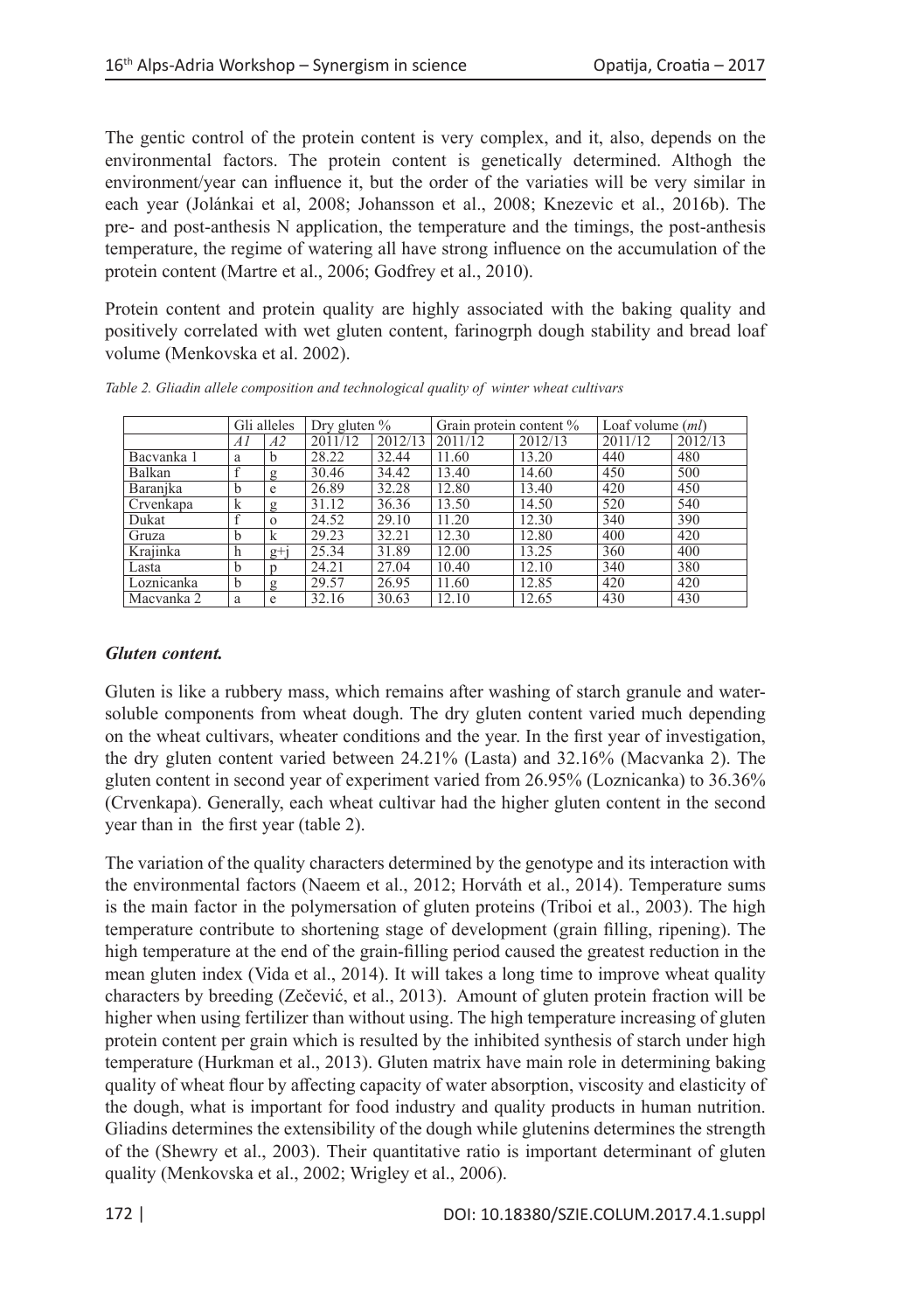### *Bread quality*

Loaf volume is a parameter characterizing bread qualiy. In this study, 'Crvenkapa' variety had the highest loaf volume (520*ml*) in the first and second (540*ml*) year, while the lowest loaf volume was found for 'Dukat' and 'Lasta' (340*ml*) in the first year and 'Lasta' (380*ml*) in the second year of investigation (table 2). The quality characteristics are important for processing industries and bakeries. Uniform quality could be reached by blending of the flours originating form different trial locations, seasons and varieties. This can help for the industries to produce uniform quality wheat products. Further research would be needed to evaluate allergenic factors, and to use it for selection in breeding programs.

### **Conclusions**

On the basis of the identified gliadin alleles, polymorphisms were established at *Gli-A1* and *Gli-A2* loci i.e. 5 at *Gli-A1* and 7 at *Gli-A2* locus. The study of the ten wheat cultivars showed differences in their quality characteristics such as gluten content, protein content and loaf volume. The quality characteristics of wheat cultivars differed and varied among cultivars and years. The wheat cultivar 'Crvenkapa', had the highest dry gluten content (36.36%) in second year, grain protein content (13.50% and 14.50%) and loaf volume (520*ml* and 540*ml*) in both years of the investigation. 'Lasta' cultivar had low gluten content (24.21%) in the first year of investigation, and low protein content in both years. Flour from 'Lasta' and flour from other low protein varieties can be used to blend with flour with high protein content to getting uniforme quality. The decreasing of gluten content is important for prevention of "toxicity" and decreasing cause of intestinal disorders. Also, this cultivar is interesting for breeding wheat cultivars with low protein content, which flour and its products are more suitable for consumers untolerant to gluten.

### **Acknowledgement**

This work financialy supported by the Ministry of Education, Science and Technological development of Republic Serbia, Belgrade, Project Code TR31092.

### **References**

- Bietz, J. A. (1997): Recent Advances in the Isolation and Characterization of Cereal Proteins. Cereal Foods World. 24:199-202.
- Bietz, J. A. (2002): HPLC of Cereal Endosperm Storage Proteins. In: K. M. Gooding and F. E. Regnier, eds., HPLC of Biological Macromolecules, 2nd edition, Marcel Dekker, Inc., New York, pp. 547-587.
- Djukić, N., Knežević, D., Horvat, D., Živančev, D., Torbica, A. (2011): Similarity of cultivars of wheat (*Triticum durum*) on the basis of composition of gliadin alleles. Genetika. 43: 3. 527-536.
- Godfrey, D., Hawkesford, M. J., Powers, S. J., Millar, S., Shewry, P. (2010): Effects of crop nutrition on wheat grain composition and end-use quality. J. Agric. Food Chem. 58: 3012-3021.
- Hurkman, W. J., Tanaka, C. K., Vensel, W. H., Thilomony, R., Altenbach, S. B. (2013): Comparative proteomic analysis of the effect of temperature and fertilizer on gliadin and glutenin accumulation in developing endosperm and flour *Triticum aestivum* L. cv. Butte 86. Proteome Science. 11:8 http://www.proteomesci. com/content/11/1/8
- Horváth, Cs., Kis, J., Tarnawa, Á., Kassai, K., Nyárai, H.F., Jolánkai, M. (2014): The effect of nitrogen fertilization and crop year precipitation on the protein and wet gluten content of wheat (*Triticum aestivum* L.) grain. Agrokémia és Talajtan 63: 159–164.
- Johansson, E., Prieto-Linde, M.L., Gissén, C. (2008): Influences of weather, cultivar and fertiliser rate on grain protein polymer accumulation in field-grown winter wheat, and relations to grain water content and falling number. J. of the Science of Food and Agric. 88: 11. 2011-2018.